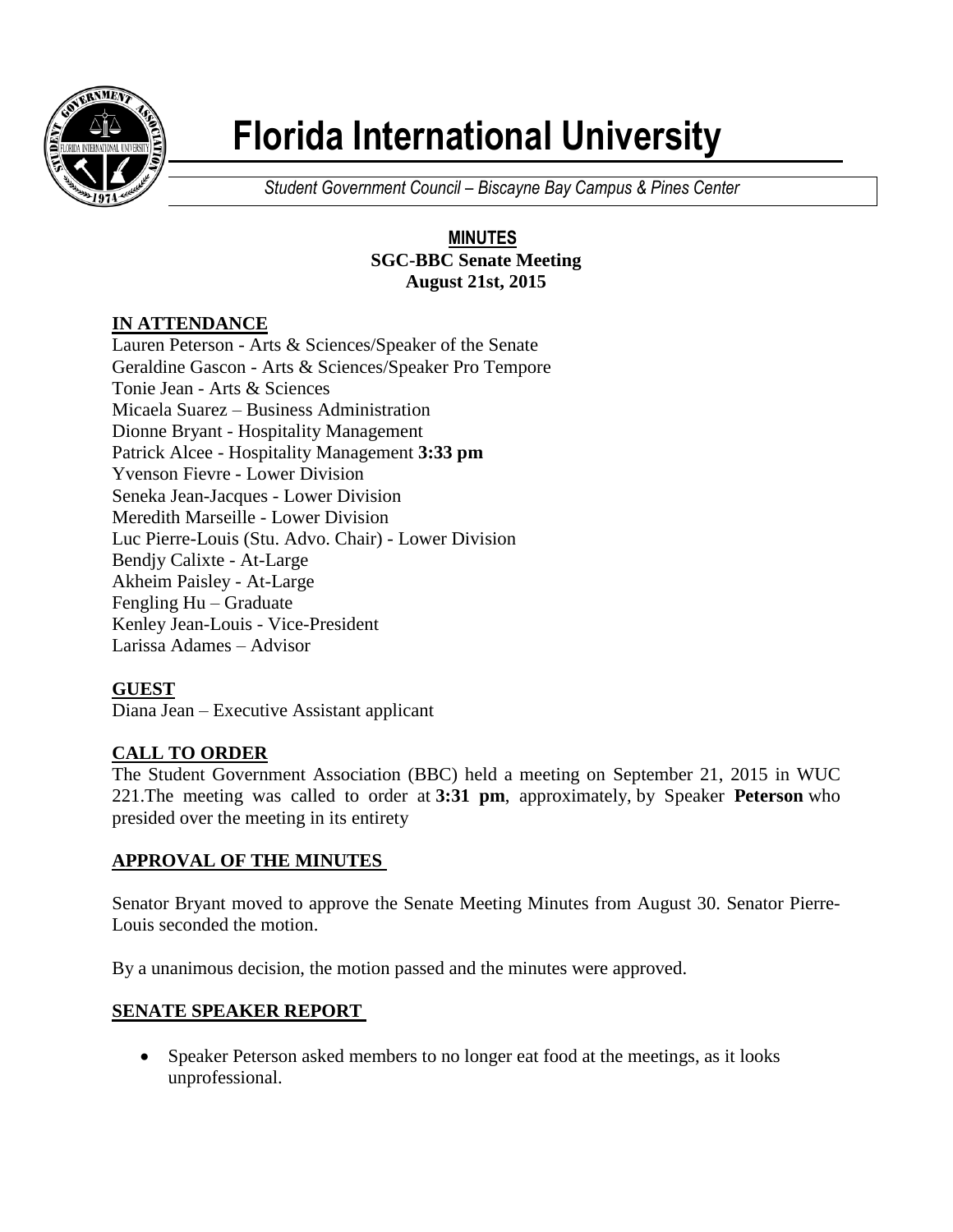- Speaker Peterson thanked everyone who attended the FIU football tailgate and who went to the suite. She hopes to see more members there next time.
- Speaker Peterson asked members to turn in their senate reports and time reports at the end of the week to Speaker-Pro Gascon. Additionally, she said the Internal Affairs committee is going to report back to her with who doesn't turn the minutes in.
- Speaker Peterson said all committee chairs should report to her frequently about what is going on in their committee meetings.
- Speaker Peterson said President Mejia wants everyone to speak to their advisors regarding spring class surveys before the general meeting next week.

# **VICE PRESIDENT REPORT**

- Vice President Jean-Louis said that the Snapchat geotag for this campus is now available thanks to the SGA graphic artist, Adam Bernstein.
- Vice-President Jean-Louis said only Senator Hu gave her availability for the Street Team hours. He would like to hear from everyone else by the end of Wednesday. Speaker Peterson said that the details for the Street Team need to be discussed further first before asking the senate members to do anything else.

# **SPEAKER PRO-TEMPORE REPORT**

 Speaker-Pro Gascon said that the senate reports should say more than "went to the senate meeting," because that is a task that is already expected of senators to do.

# **FINANCE CHAIR REPORT**

• Senator Marseille said she got clarification for Linda Lara's finance request. The request will be reviewed later in this meeting.

# **RLJ CHAIR REPORT**

 Senator Fievre said he might need two senators to assist him in writing the team bill. Speaker Peterson suggested that Senator Fievre get help from the other RLJ members.

# **STUDENT ADVOCACY CHAIR REPORT**

• Senator Pierre-Louis said he replaced Senator Marseille on the "It's On Us" campaign. He met with Meredith Morgan from the Women's Center and she said they are organizing an international day for the elimination of violence against women. She is requesting SGA's help with logistics for the event and needs help with getting the word out. Additionally, Ms. Morgan would like SGA's help with completing a sexual awareness program called "Haven."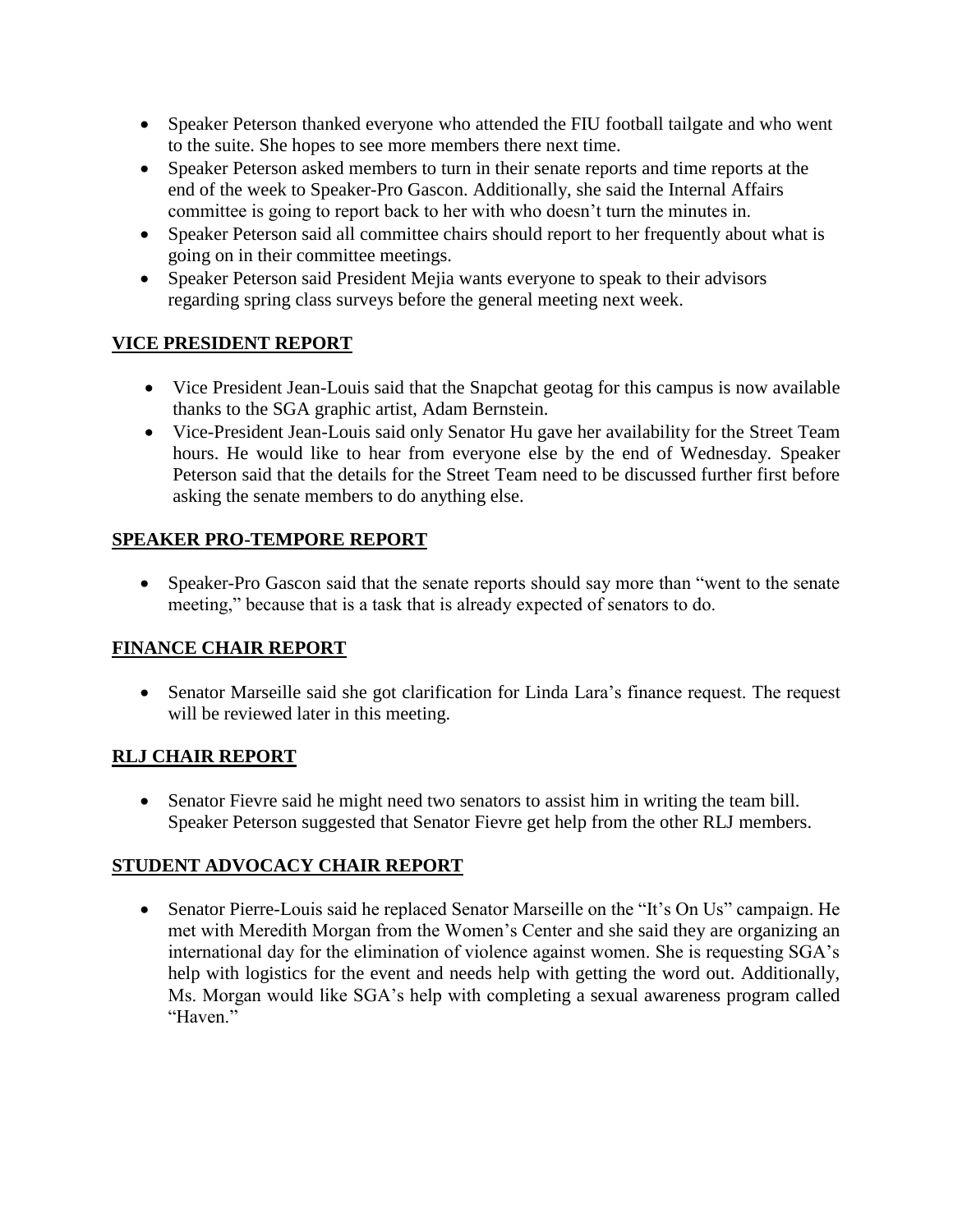Senator Pierre-Louis said that he would like to see SGA members complete 10 food surveys during their office hours, as it seems like many students are not doing much during their time in the office. Senator Jean asked if Senator Pierre-Louis meant for members to complete 10 surveys per week. Senator Pierre-Louis said he was thinking 10 surveys every time a member comes in to do office hours. Speaker Peterson said the logistics will have to be worked out.

#### **INTERNAL RELATIONS CHAIR REPORT**

 Senator Jean said the committee had their first meeting today. They appointed Senator Suarez as co-chair and Senator Fievre as secretary.

# **OPERATIONAL REVIEW CHAIR REPORT**

- Senator Calixte said the committee had their first meeting last week. They appointed Senator Paisley as the vice-president and Senator Fievre as the secretary.
- Senator Calixte said he checked the binder which included the I-75 reports, but the committee needs to get reports from SOC and Campus Life because they haven't submitted any yet for some events they have already completed.

#### **ADVISOR REPORT**

- Advisor Adames said there was an Orgsync training last Tuesday. SGA is going to start streamlining announcements of events and open positions on there more frequently. Members should make an account and join the SGA portal.
- Advisor Adames said that tabling for Majorfest will be tomorrow from 10-11 am and 12-1 pm. Members need to sign up on the Google Drive if they have availability to table.
- Advisor Adames said members need to make sure the front desk assistant initials the sign in sheet for when they bring in people to give office tours. Additionally, each person participating in an office tour should receive an SGA t-shirt as a giveaway.
- Advisor Adames said business cards and name tags will arrive soon.
- Advisor Adames said the SGA Facebook page has 993 likes. Only seven more likes needed to reach our goal of 1,000.
- Advisor Adames said Hispanic Heritage will be celebrated this week and next week. The Pachanga by the Bay concert will be Thursday night.
- Advisor Adames said Senators Jean, Hu and Calixte have not scheduled a one on one meeting with her yet.
- Advisor Adames said members need to turn in their bios and get their pictures taken for the Member Monday posts.

#### **OLD BUSINESS**

Senator Paisley moved to have a five minute recess as there were technical difficulties. Senator Bryant seconded the motion and it passed unanimously.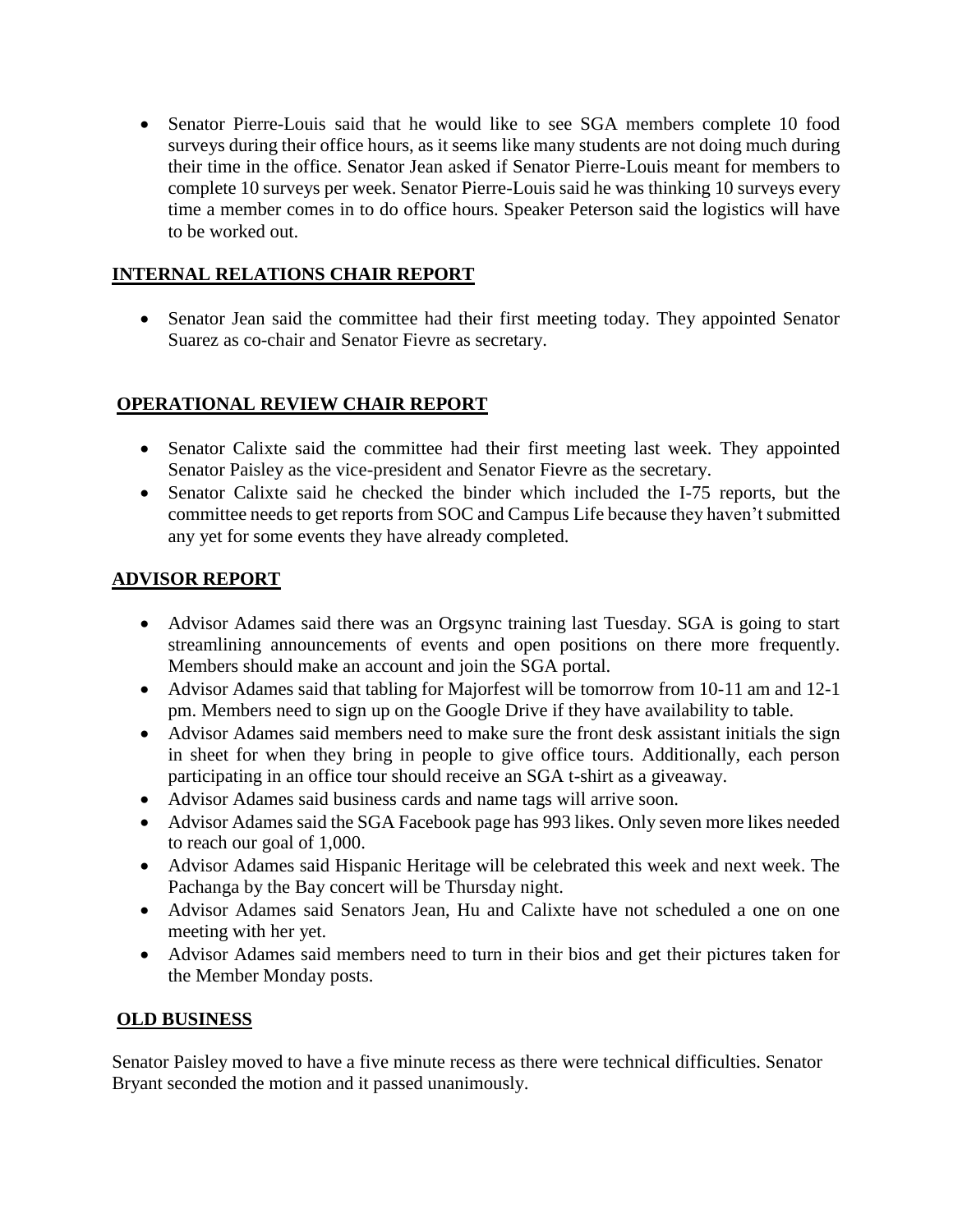Speaker Peterson asked members to come back from the recess at 4:06 pm.

Senator Marseille moved to move the finance appropriation below the appointment for executive assistant on the agenda. Senator Pierre-Louis seconded and the motion passed unanimously.

#### **A. Executive Assistant Appointment – Diana Jean**

Diana said that she is a junior studying biology and it's her first semester at FIU.

Senator Pierre-Louis asked her if she knows what the position she is running for entails. Diana said yes.

Speaker-Pro Gascon asked her if she knows when the senate meeting begins, as she was late for it. Diana said that she was aware of when the meeting began but that President Mejia told her she could arrive a few minutes late because of her class.

Advisor Adames asked Diana about what techniques she will use to balance her studying for all of her bio classes as well as being an SGA member. Diana said she is only taking seven credits of classes so it won't be too challenging.

Speaker Peterson told Diana that at this time, SGA will not be able to approve her as the executive assistant because she is only taking seven credits and the minimum to be in SGA is nine.

#### **B. Finance Appropriation – 2 nd reading**

Senator Marseille said Linda Lara requested \$600 for the speed networking event on Friday to pay for the rental of the ballrooms. Ms. Lara mentioned that she is inviting MAST students to the event, but that it is still open to all FIU students.

Senator Pierre-Louis asked if the finance code specifies that all allocations need to be for events that mainly benefit FIU students. Senator Marseille said the finance code says "for the benefit of FIU students."

Senator Jean asked if the senate can amend the amount on the request. Senator Marseille said yes.

Senator Fievre asked if the event will still be able to be paid for even if SGA does not fund it. Speaker Peterson said that question shouldn't be relevant in your decision making process. Speaker-Pro Gascon added that when SGA funds something, they reimburse the requestor, therefore this event has already been paid for.

Vice-President Jean-Louis said to remember that SGA funds events to better the student life for FIU students. Recently, MAST has had to pay a \$10 one time activity and student fee verses the amount of A&S fees that FIU students get charged for per credit hour.